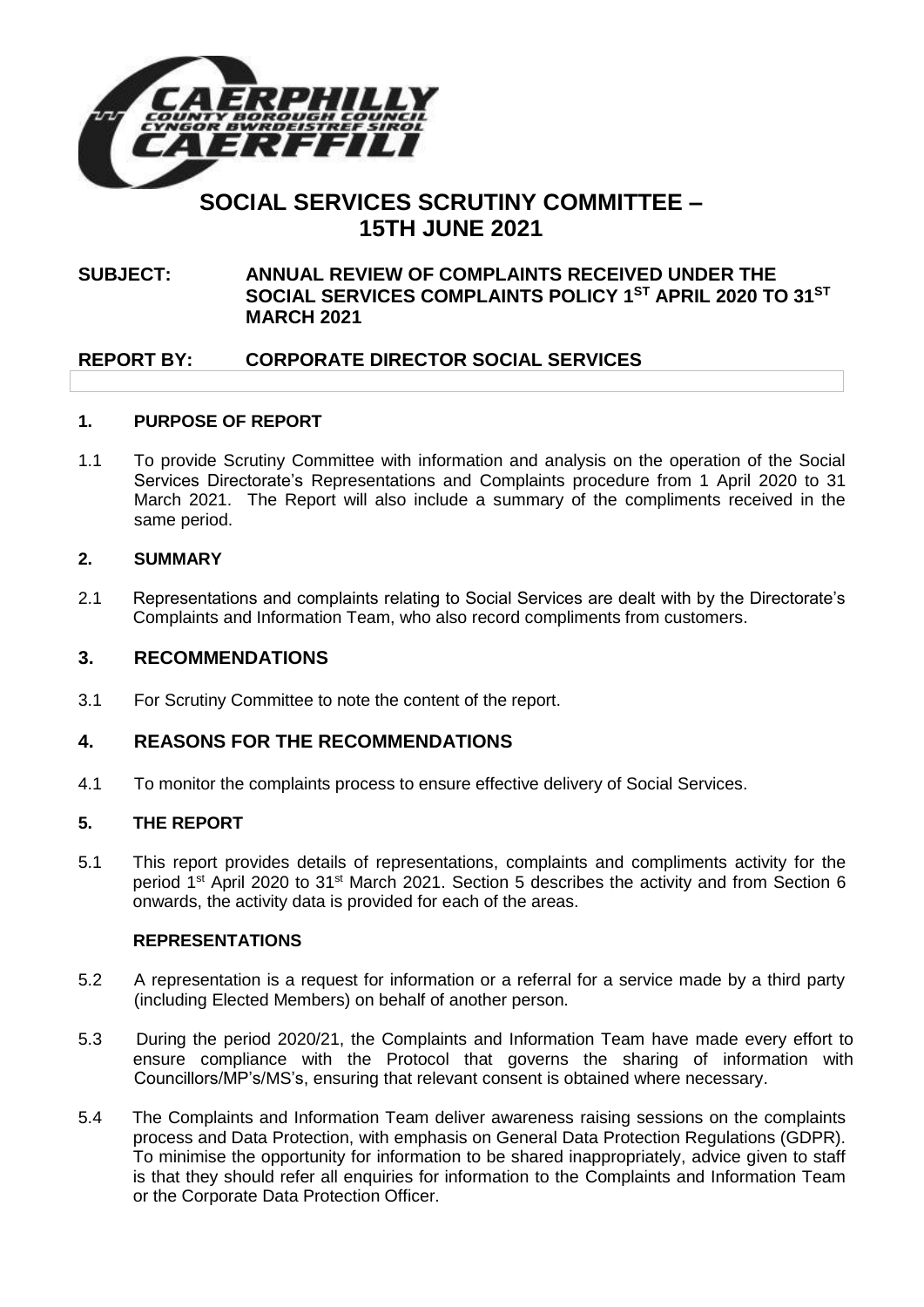#### **COMPLAINTS**

5.5 In 2014, Welsh Government undertook a review of the "*Listening & Learning*" complaints guidance which resulted in the introduction in August 2015 of the "*guide to handling complaints and representations by local authority social services*" (the guidance). The revised complaints process adopts a three-stage approach to complaints:

**Stage 1 (Local Resolution)** - The majority of complaints are dealt with in this way and most are concluded without the need for a formal investigation. Staff are required to observe established procedures, timescales and best practice at all times.

**Stage 2 (Formal Investigation)** - Investigations at this stage are undertaken by an externally commissioned Investigating Officer and there are statutory time limits for completion of the investigation. The complainant receives a full response from the Corporate Director, Social Services, detailing findings, conclusions and recommendations. The guidance allows for complainants to progress their concerns directly to the formal Stage 2 investigation without Stage 1 consideration if they so wish.

**Ombudsman** - If a complainant remains dissatisfied with the outcome of a Stage 2 investigation, they can request that the Public Services Ombudsman for Wales (PSOW) considers their complaint.

### **AWARENESS RAISING**

5.6 To ensure that all staff are acting in line with legislation, the Complaints and Information Team delivers annual awareness raising sessions to all Social Services teams. Due to the pandemic, the delivery of these sessions was moved to online sessions this year and during the period 1 September 2020 to 31 March 2021, a total of 85 sessions were carried out for 580 members of staff (270 for Adults Services, 310 for Children's Services). This has shown that the online sessions for staff have proved effective.

### **ACTIVITY**

#### . **Representations**

- 5.7 During 2020/21, 69 representations were received, of these, 56 (81%) related to Adult Services and 13 (19%) to Children's Services. This is slightly less than the previous year when 74 representations were received.
- 5.8 As stated, the Complaints and Information Team receive representations from a number of sources and these are detailed below for 2020/21:
	- Members of the Senedd (21)
	- Elected Members (12)
	- Members of Parliament (24)
	- Advocates (4)
	- Family Member (8)
- 5.9 Representations have been made through the following routes:
	- $\bullet$  Email (65)
	- $\bullet$  Letter (2)
	- Telephone (2)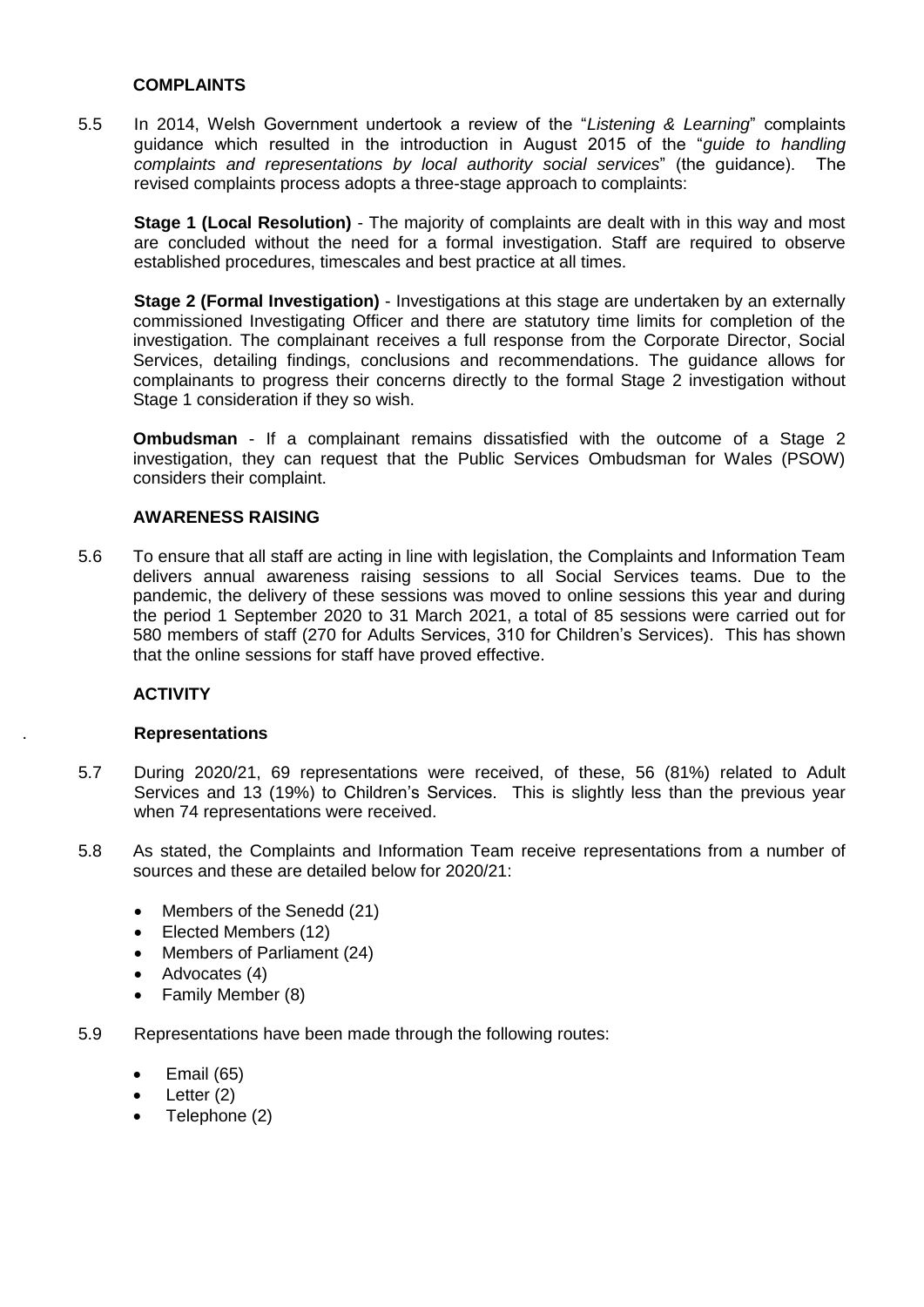## **Complaints – Stage 1**

- 5.10 During 2020/21 the Directorate received 129 Stage 1 complaints including 1 complaint which progressed to Stage 2. The majority of the complaints were resolved to the customer's satisfaction at Stage 1 and this is due to the efforts that are placed on resolution at Stage 1 of the process.
- 5.11 Of the 129 complaints received at Stage 1, 23 (18%) related to Adult Services, 61 (47%) to Children's Services and 45 (35%) to Corporate matters. This year's figures are lower than those for 2019/20 when we received 144 Stage 1 complaints. There has been another increase in corporate complaints from 38 to 45. There has been a theme of concerns related to the impact of COVID-19 and restrictions upon families.
- 5.12 During 2020/21 the Complaints and Information Team have recorded the number of complaints which were able to be resolved prior to being logged as a formal Stage 1 complaint, examples of which are; not being able to get hold of a team, a new referral required, matters concerning a third party provider. The number of concerns resolved under this category is 38.
- 5.13 The graph below illustrates the number of Stage 1 complaints received and responded to by the Directorate since the implementation of the statutory Welsh Government complaints guidance in April 2006, with this year showing figures decreasing for the second year running.



- 5.14 The Complaints and Information Team receives complaints through a number of mediums and these are detailed below for 2020/21:
	- Telephone (47)
	- $\bullet$  Letter (7)
	- E-mail (58)
	- Complaints form (1)
	- Online (16)
- 5.15 The above information demonstrates the Directorate's continued commitment to ensuring that customers have access to the complaints process in their chosen format. It also confirms the public's continued preference for direct contact with an officer with whom they can discuss their complaint although the digital contact continues to increase.
- 5.16 The Complaints and Information Team record whether complaints are upheld, partially upheld or not upheld. This enables the Directorate to note themes and trends from the findings of complaints, to improve future practice.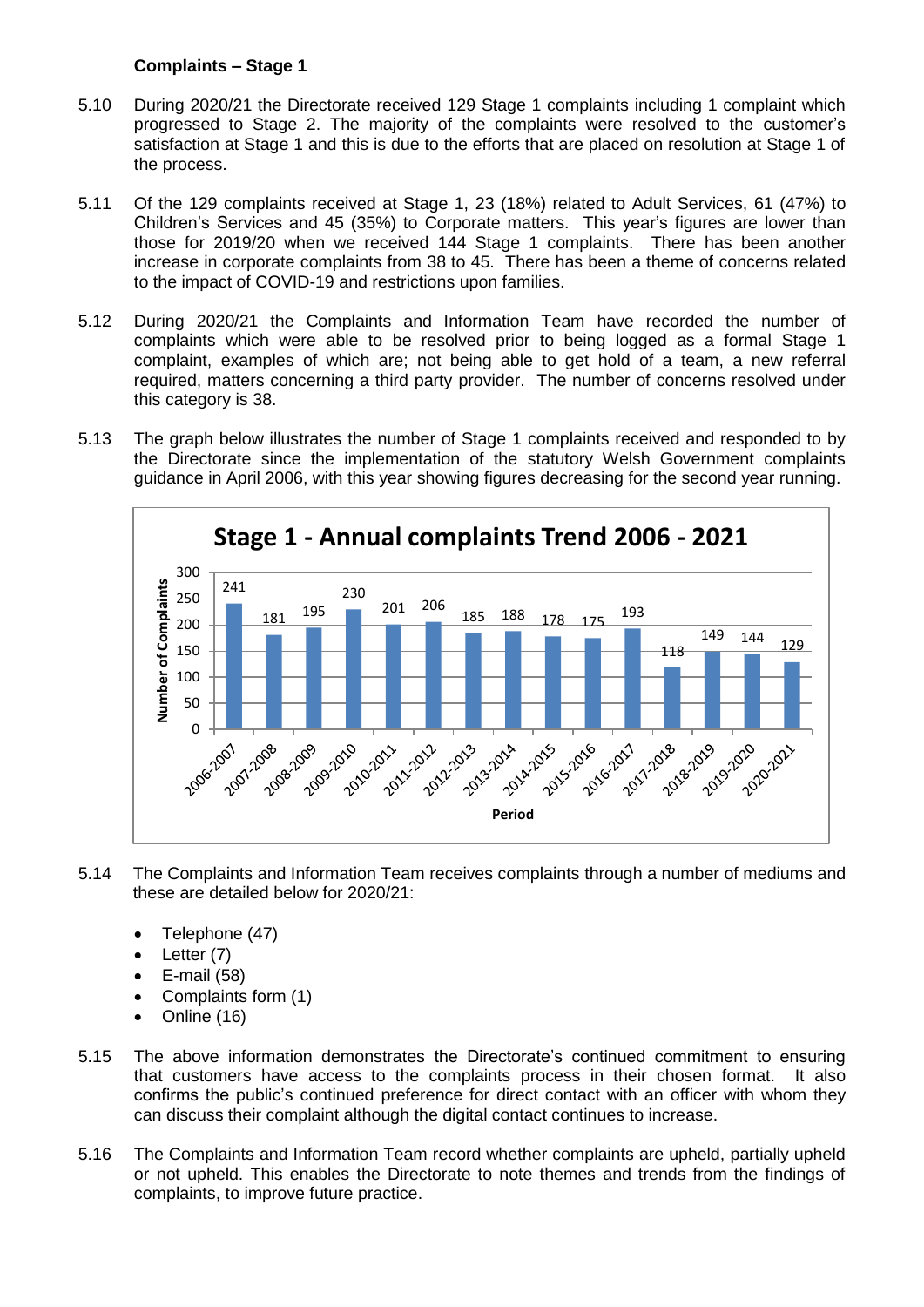- 5.17 Of the 129 complaints received at Stage 1 in 2020/21, the following outcomes were noted:
	- 25 were closed as the matters were resolved early or signposted to other processes, e.g. the legal process
	- 6 complaints were upheld
	- 9 complaints were partially upheld
	- 86 complaints were not upheld
	- 3 complaints were ongoing at the year end
- 5.18 Of the 6 complaints that were upheld:
	- 2 related to Adult Services
	- 2 related to Children's Services
	- 2 related to Direct Payments and Deputyship services
- 5.19 In relation to the 2 matters upheld for Adult's Services, below is a summary of the concerns and changes made to improve future practice:
	- The 2 complaints were from the same complainant and expressed their dissatisfaction with the reduction in the level of respite care provided for their child with disabilities. There were instances of a lack of communication and incorrect information which impacted on the family. This was particularly distressing as it was during a time in which the mother had passed away and father needed additional support and time with his other child. Sincere apologies for not being clear on the provision and allocation of respite care was offered along with a review of the care needed. A clear communication channel is now in place and the parent has multi agency support.
- 5.20 In relation to the 2 matters upheld for Children's Services, below is a summary of the concerns and changes made to improve future practice:
	- The complainant was unhappy with the negative outcome of a Connected Persons Assessment and felt that it had been based on factual inaccuracies made by the Social Worker. After discussing the case with the Service Manager is was agreed that, having reviewed the information, further assessment was appropriate and the carer progressed to Part 2 of the Connected Persons Assessment process.
	- The complainant was unhappy that historical information relating to their ex-partner and alleged instances of Domestic Violence was being referred to in current meetings, even though it had been proved some time ago to have been a lie. The case notes were reviewed and it appears that a discussion was held during a case conference regarding the child witnessing domestic violence and various support agencies that were involved supported this. However, there was no evidence of domestic violence, no police reports or any formal complaint to the police to confirm this. It was agreed that whilst the conference case notes could not be amended as these discussions did take place, all agencies would be informed that there was no evidence of Domestic Violence of which the complainant was the perpetrator.
- 5.21 In relation to the 2 matters upheld for Corporate matters, below is a summary of the concerns and actions taken:
	- A complaint was received regarding a property not being kept in good condition whilst under the Directorate's supervision, visit logs and maintenance reports were requested by the family of the late owner. A breakdown of the visits made to the property were provided, it was agreed that the condition of the property was below standard. It was agreed that, the garden should have been maintained to a better standard than it was and whilst the visits did happen on a monthly basis the visit logs showed very little detail of any substantive checking or inspection. It was agreed that the Facilities Department would undertake a review of the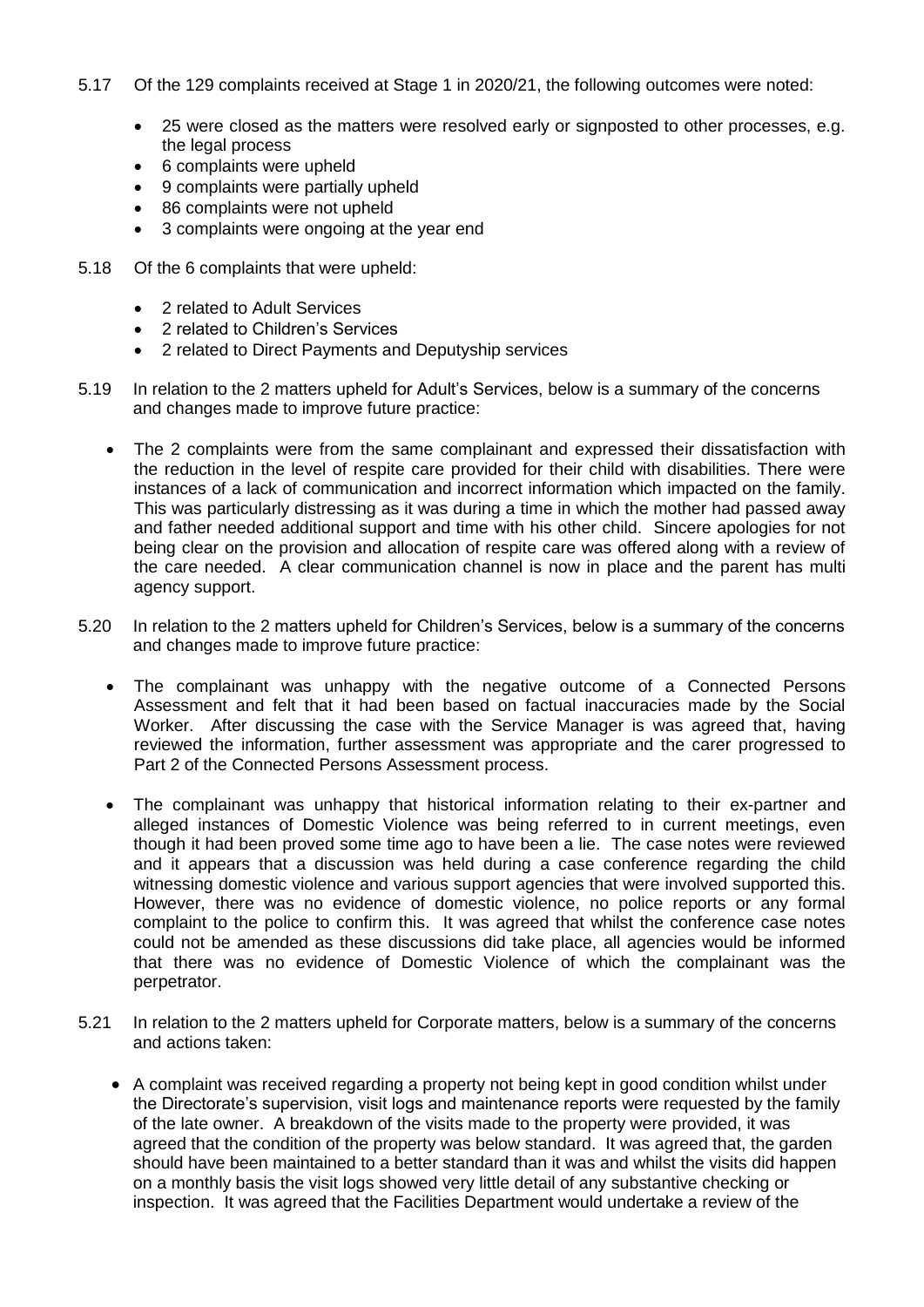documentation in order to make this clearer in future. Furthermore, apologies were made for the property not being maintained as it should have whilst subject to a Protection of Property Order. In addition, damage to the ceiling as well as the garden clearance and any damage to property will be processed via a CCBC insurance claim, information was provided on this process.

- A complaint was received from a personal assistant who was very angry that their direct payment wages for being employed as a personal assistant were not paid into the bank on the date stated on the payslip. An apology was offered along with an explanation, of a system processing error that occurred between the payroll provider and the Direct Payment bank account.
- 5.22 To ensure the appropriate identification of risk to vulnerable adults, the Complaints and Information Team and Protection of Vulnerable Adults (POVA) Team continue to operate their joint working protocol, which is regularly reviewed.
- 5.23 During this year, 2 complaints have been referred to POVA, 1 has subsequently been closed with no investigation and 1 is still open awaiting a review.

#### **Complaints – Stage 2**

- 5.24 During 2020/21 the Directorate received 9 requests to progress the complaint to a Stage 2 formal investigation, of these requests 1 has proceeded to an independent formal stage 2 investigation, (as noted in point 7.1 of this report). During 2019/20 there were 5 independent stage 2 investigations carried out.
- 5.25 Of the 9 requests for a stage 2 investigation:
	- 1 relating to Children's Services is currently in progress, and awaiting the investigating officers report
	- 1 is being reviewed and the complainant has requested a meeting to discuss concerns in more detail
	- 4 have been carried out internally following the corporate process and closed
	- 3 were refused for not meeting the criteria and redirected to the Ombudsman
- 5.26 The following graph shows the number of complaints progressing to the formal Stage 2 process for independent investigation since the implementation of the statutory complaints guidance in April 2006.

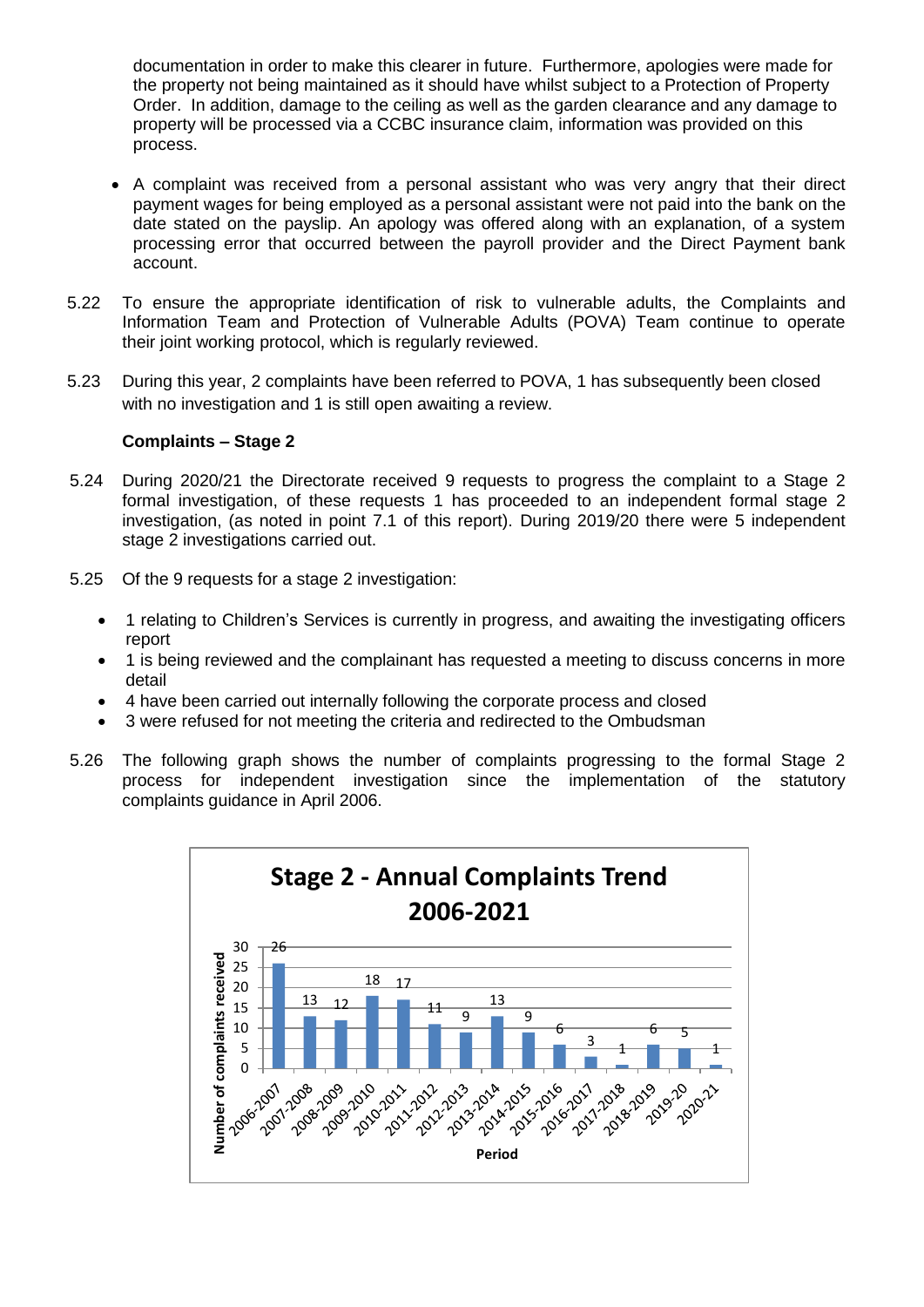#### **Ombudsman's investigations**

- 5.27 There were 14 contacts by our customers during this year to the Public Services Ombudsman for Wales (PSOW). This is an increase on the previous year when 11 customers approached the PSOW for support. The outcomes of the 14 contacts were as follows:
	- In 7 cases, initial enquiries undertaken by the PSOW confirmed that Caerphilly CBC had followed due processes and their investigations were therefore closed down
	- In one of the above cases, recommendations for a letter of apology to be sent to the complainant was agreed and completed
	- In 3 cases, the complaint had been superseded by Court Proceedings and in line with the guidance Caerphilly CBC were right to close the complaint
	- In 3 cases, the PSOW requested additional information from the complainant in order to decide whether to proceed or not and this information was not provided so the cases were closed down
	- One case was deemed to be out of timescale to be considered by the PSOW
- 5.28 The Complaints and Information Team continue to have a positive relationship with the PSOW, having open and transparent dialogue and continue to discuss persistent complainants and provide consistent advice. During 2020/21, the Team were able to access webinar training for Complaint and Information Officers run by the PSOW.
- 5.29 The high standard of evidence available to the Complaints and Information Team in the form of case recordings, copies of correspondence and assessments has supported the quality of the responses to the PSOW office and this has resulted in positive outcomes.

#### **Compliments**

- 5.30 The Directorate appreciates the importance of learning from complaints and it is recognised that equal emphasis needs to be placed on learning from positive outcomes.
- 5.31 Praise is received by teams in the form of thank you cards, letters and emails and these are sent to the Complaints and Information Team for them to record. 153 compliments have been logged during the year, 116 (76%) relate to Adult's Services and 37 (24%) relate to Children's Services. Whilst this is a lower overall number of compliments received compared to the previous year, the volume remains high.
- 5.32 During the year 16 surveys were sent out, 3 (19%) of these were for Adult Services, 12 (75%) were for Children's Services and 1 (6%) related to both Adult Services and Children's Services. At the time of this report 11 surveys are ongoing, 1 Adult Services, 10 Children's Services.
- 5.34 An example of positive feedback in Adult Services is, a quality satisfaction survey was undertaken to gain client feedback in order to evaluate the effectiveness of the home care service, below are the responses given in a survey that asked "Do your carers treat you with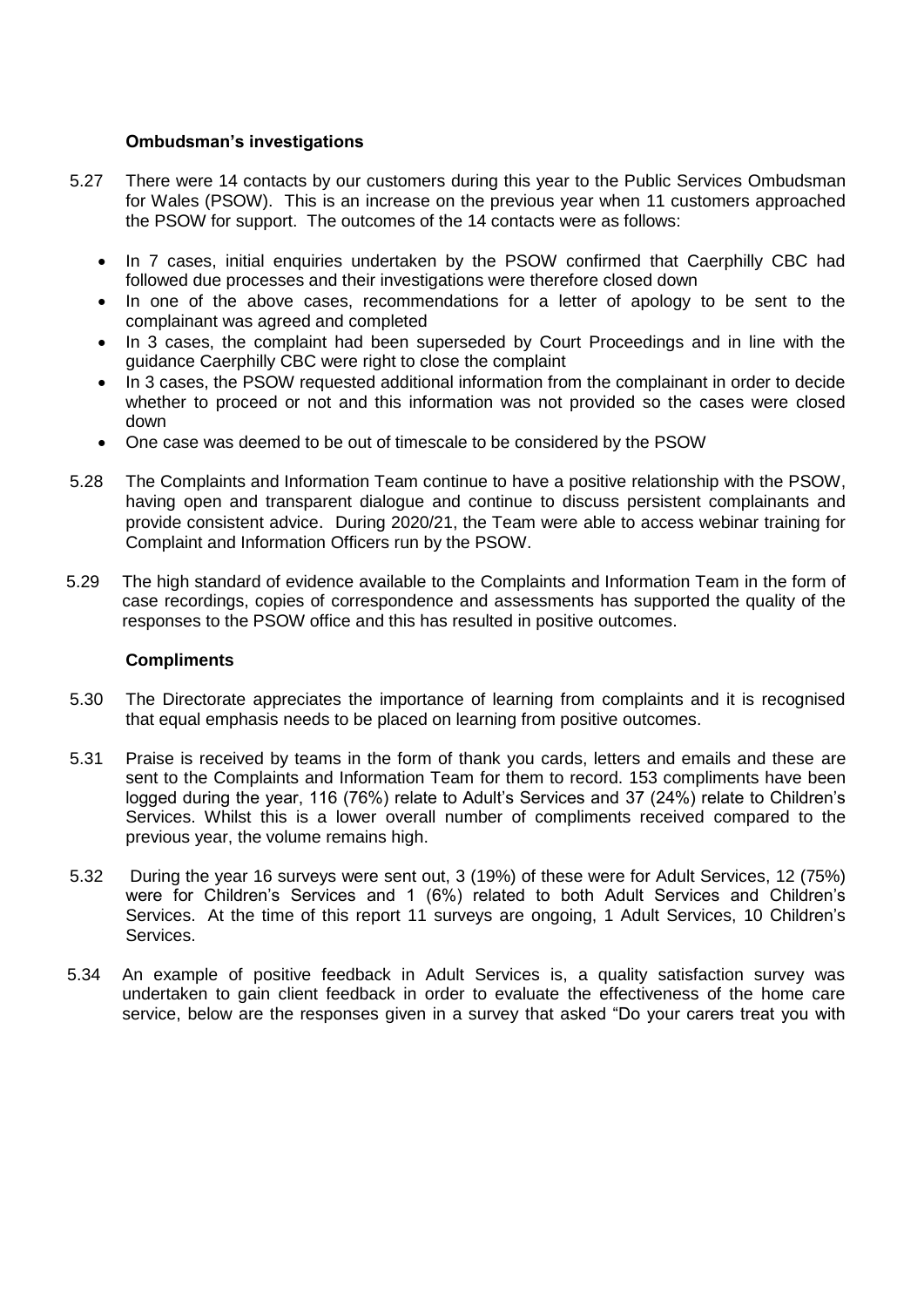**Do your carers treat you with respect and dignity?**



#### **Comments received regarding this survey:**

- My carers have always treated me with total respect and dignity and communicate with me all the time.
- They have an appropriate combination of respect and informality which is professional.
- Very respectable and caring, always pleasant and happy
- No complaints about carers, they're the best in the world
- As a family, we are very pleased with the service that the carers provide. They are always professional and treat my mum with the utmost care.
- The carers that came to my Dad were wonderful
- Very pleased with carers, they treat my husband with great respect and always make sure he is happy.
- My mother is always treated with respect and dignity by the girls and they are a lovely bunch.
- Carers are lovely and professional at all times, so helpful.
- 5.35 In relation to Children's Services, children/young people completed a survey in 2020 which sought their feedback on their experience of the Supporting Family Change (SFC) team.

The graph below shows the response to the Supporting Family Change survey



**Did you find Supporting Family Change helpful?**

1 child/young person and 40 parents completed the surveys, some comments included:

 We really do appreciate everything you have done and continue to do for us, I honestly don't think we'd be where we are without your intervention and for that I don't think I can ever thank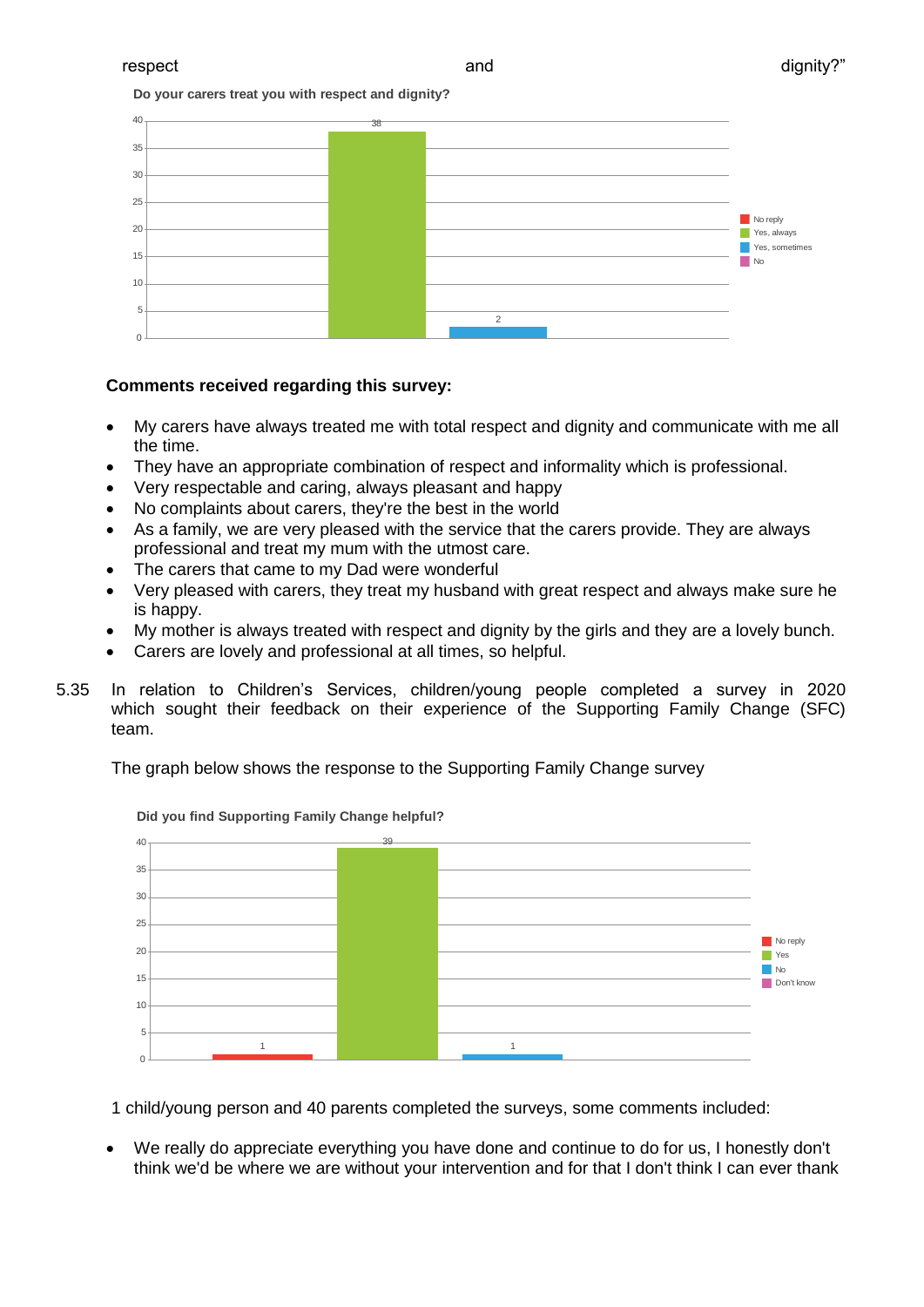you enough, you have been an absolute star and you are an amazing asset to your team and everyone you work with, thank you again.

- I got the support I needed and from the referrals that have been made that I needed, thank you so much for your help
- I am feeling so much more confident, and I want to thank you for all your help, it has been amazing
- Under the circumstances of Covid-19 Supporting Family Change has been a fantastic service and also fantastic support. With the help I have been able to build my confidence up to go forward giving me and my son the building blocks that was needed.
- I felt informed all the way through the process
- Thank you for all the support and help, I would recommend anyone in the need of the help. You have helped me so much. Thank You.
- You really have helped me a lot don't know what i would have done without the help and support from you all its really appreciated and a massive thank you to you all
- You went above and beyond.
- The help myself and daughter received was brilliant.
- The support was there when I was broken and when it was needed. It helped me when I didn't understand where to go and what to do.
- 5.36 Many of the letters and cards received from customers and their families include examples of the positive impact that staff can have on a person's life. Some of these comments are included in Appendix 1, attached to the report.

## **6. ASSUMPTIONS**

6.1 No assumptions have been made in this report.

## **7. INTEGRATED IMPACT ASSESSMENT**

7.1 This report is for information so the completion of an Integrated Impact Assessment is not required.

### **8. FINANCIAL IMPLICATIONS**

8.1 There are no financial implications arising from this report.

### **9. PERSONNEL IMPLICATIONS**

9.1 There are no personnel implications arising from this report.

# **10. CONSULTATIONS**

10.1 All responses from consultees have been incorporated within the report.

# **11. STATUTORY POWER**

- Welsh Assembly Government's "A Guide to Handling Complaints 2014"
- Social Services and Well Being (Wales) Act 2014
- Fostering Services (Wales) Regulations 2003
- General Data Protection Regulations 2018
- Author: Nicola Broom, Complaints and Information Team Manager E-mail: [broomn@caerphilly.gov.uk](mailto:broomn@caerphilly.gov.uk)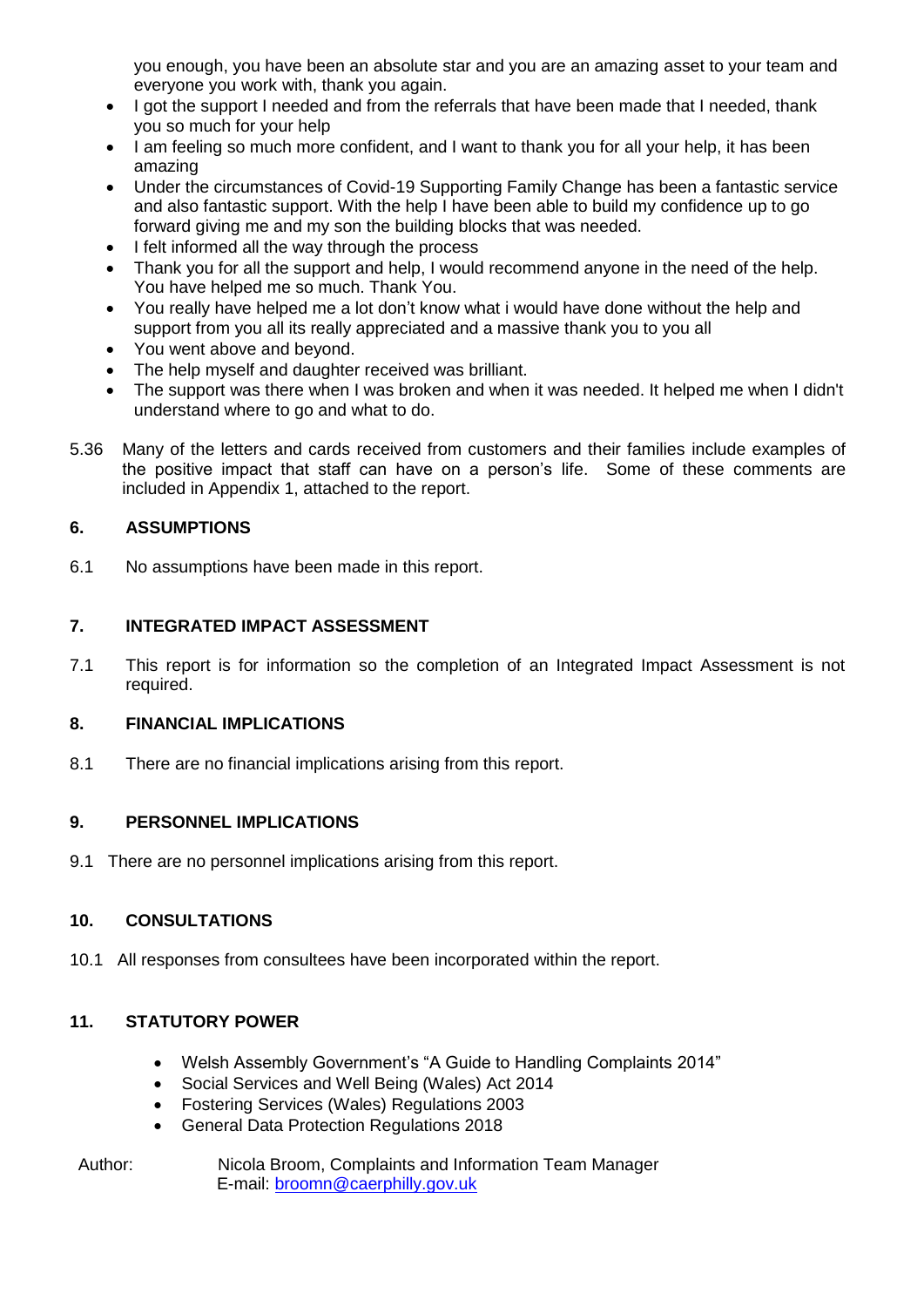Consultees: Social Services Senior Management Team Joanne Jones, Corporate Information Governance Manager Councillor Shayne Cook, Cabinet Member for Social Care Councillor Donna Cushing, Chair of Scrutiny Committee Councillor Carmen Bezzina, Vice Chair of Scrutiny Committee

Appendices:<br>Appendix 1

Comments from customers and families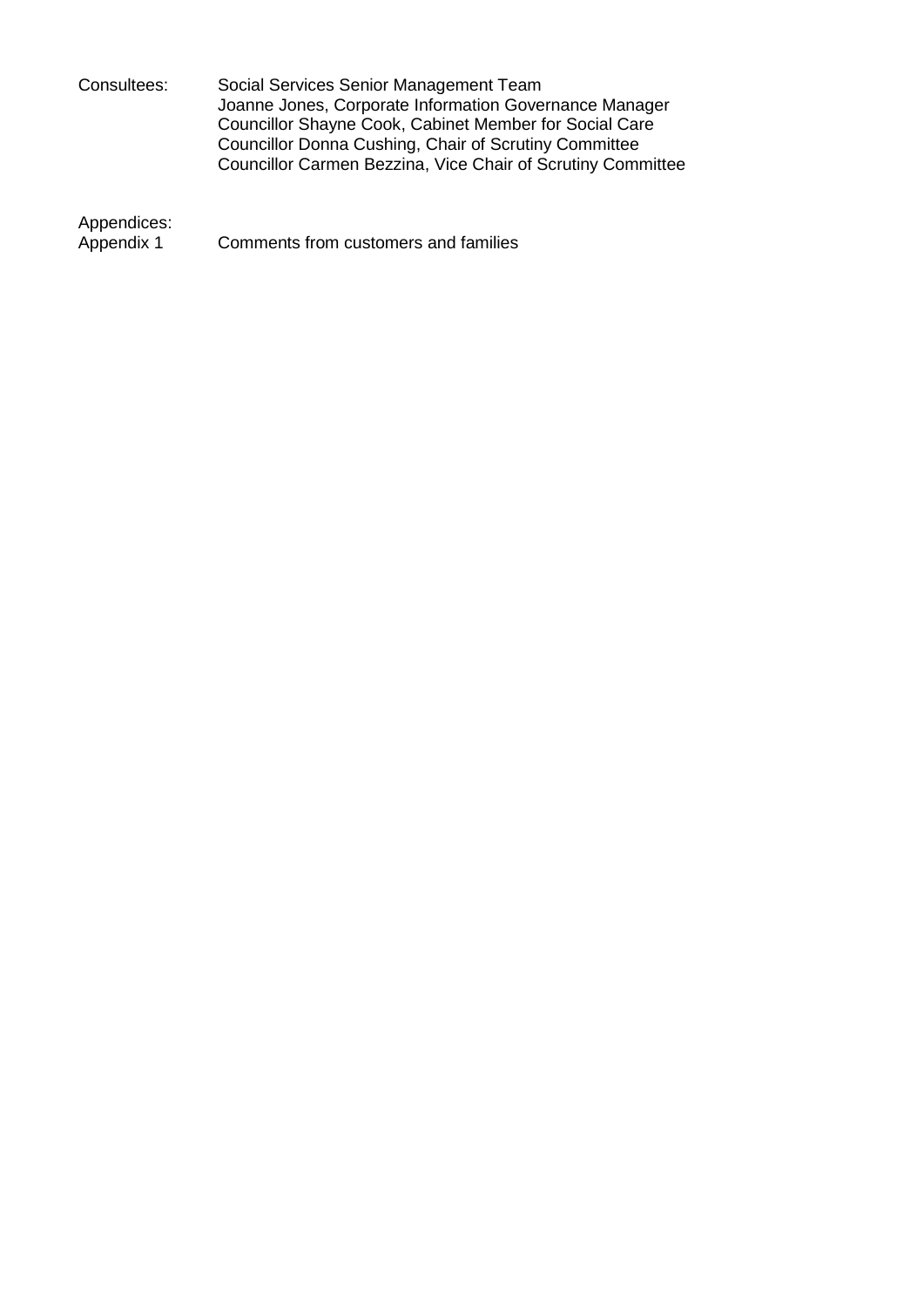## **Adults:**

## **Feedback from family of resident of Broadawel Care Home:**

*Son reported that his father was 'well looked after.' He was very complimentary about the home and used the following phrases to express his views, 'I admire the staff.' 'The home is clean and tidy.' 'I am always pleased and impressed with the staff there.' 'We feel so lucky to have him there, we can't speak highly enough about it.' 'The staff obviously think a lot about the residents.' 'They can't do enough for you.' 'You can tell there is respect there.' 'It's such a loving homely environment.'* 

## **Correspondence from a family member to Castle View Care Home:**

*"I should say that my family have nothing but gratitude and admiration for the council and the staff of Castle View, for the way they cared for my dad before he passed away and they have made my mother happy, safe and content in her final years."*

### **Compliments to HART/CRT Team:**

*EC@H staff are "amazing" and stated that when her husband previously received Reablement calls and is now having EC@H support that she feels that the service provided by all staff has been "outstanding" and that she cannot thank all involved enough. She stated she would love to keep HART carers in place when the on-going POC is arranged and stated "the carers have something extra special about them".*

## **Compliments to Occupational Therapy:**

*"I am a proud lady and therefore have never asked for help until recently (and even then it was not of my doing but a referral from the Mental Health team). XXX made me feel at ease and I found her easy going nature and professional manner second to none. She explained the process to me and listened patiently to my concerns. The level of treatment and concern I received from her was both sympathetic and understanding and I feel that she is a credit to your team."*

### **Compliments to North Older People's Team**

*"You saved my life this morning… it was lovely to speak with someone and help calm me and reassure me"* 

*"I would like to highlight the professional way that [the social worker] helped and supported myself and mother in these unpredictable and unprecedented times"* 

*"I cannot find words to express how relieved and looked after I felt once the system was put in place"*

### **Compliments to South Older People's Team**

*"I don't think that any of this could have happened without your professional and caring input and I would like to say that I am really grateful. As we both know my Mother can be a very difficult person to deal with at times."*

### **Partnership working regarding PPE**

*"I would like to take this opportunity Jo to thank you and your team for an excellent job you have done from the start of this covid 19 outbreak. You and your team have given us here most excellent support. "*